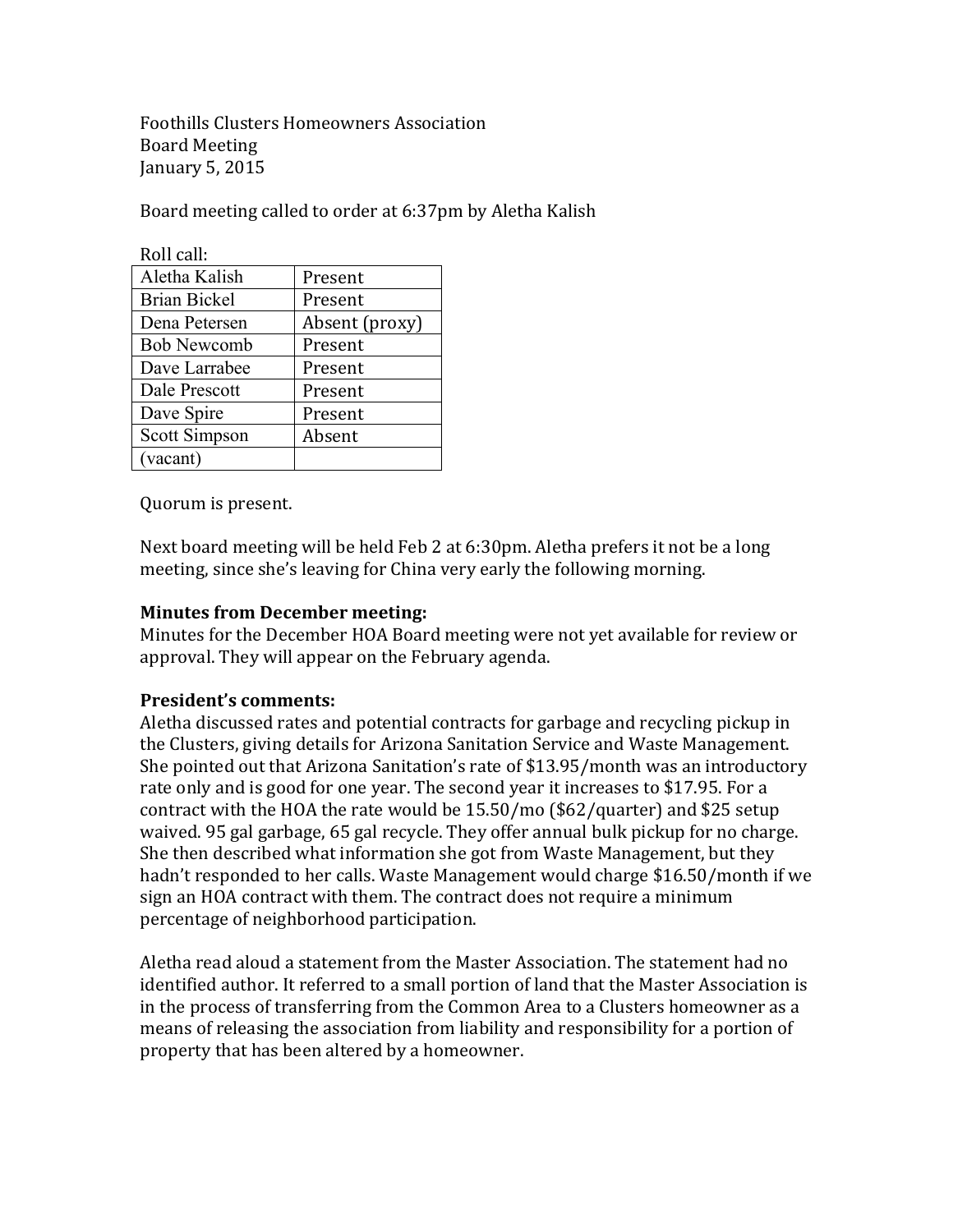Aletha is working to determine the term dates for two of our representatives to the Master Association: Dale Prescott and Frank Sedlar.

Aletha announced that she intends to call an executive session at the end of February regarding the handling of past-due accounts. Due to the sensitivity of the topic, she feels it should be in a closed session. She proposes dealing with those in arrears individually and respectfully rather than immediately going to a collections agency or attorney.

Aletha is asking the board to charge the roads committee to do four things:

- Solidify the members of the committee and the meeting times so that we, and the members, know who is involved and what work is happening and when
- Wants someone to verify with Pima County that, as we have heard, they could send an advisor to provide an objective assessment of our roads and what we should do with them. Brian Bickel identified this person as David Cummings
- Research independent consultants for our roads. A Clusters member has provided information in the past, but she feels that we need to also get input from an outside, independent person.
- She would like the committee to report back to the board on these items during the February 2 board meeting

| Move to direct committee: Aletha Kalish |                    |
|-----------------------------------------|--------------------|
| Second:                                 | Brian Bickel       |
| Vote:                                   | The motion carried |

Dale Prescott volunteered to join the roads committee. At that point, Brian Bickel offered to pass chairmanship on to Dale, who accepted.

### **Treasurer's Report**

Brian Bickel presented the Treasurer's Report.

Right now we require two board signatures for each check and have only two signatories, Brian and Aletha. This is an HOA policy, not a bank requirement, so Brian signed some with a single signature only in order to avoid late fees. We have a debit card, which is the equivalent of a no-signature check. Also, we use electronic payment - 90% of Hinshaw's transactions were electronic. Basically this is the way of finance with today's technology. Brian asked that anyone who is bothered by these policies see him.

We have an old operating account at Wells Fargo that maintain in order to preserve historical data. The bank said that the data would remain available to us even if we close that account. Statements are available for  $8$  years. We carry \$100,000 in that account. Brian recommends to the Board that we close that account and move the money either to our savings account or our operating account at Wells Fargo. We have more money in this bank than is covered by FDIC. We also have about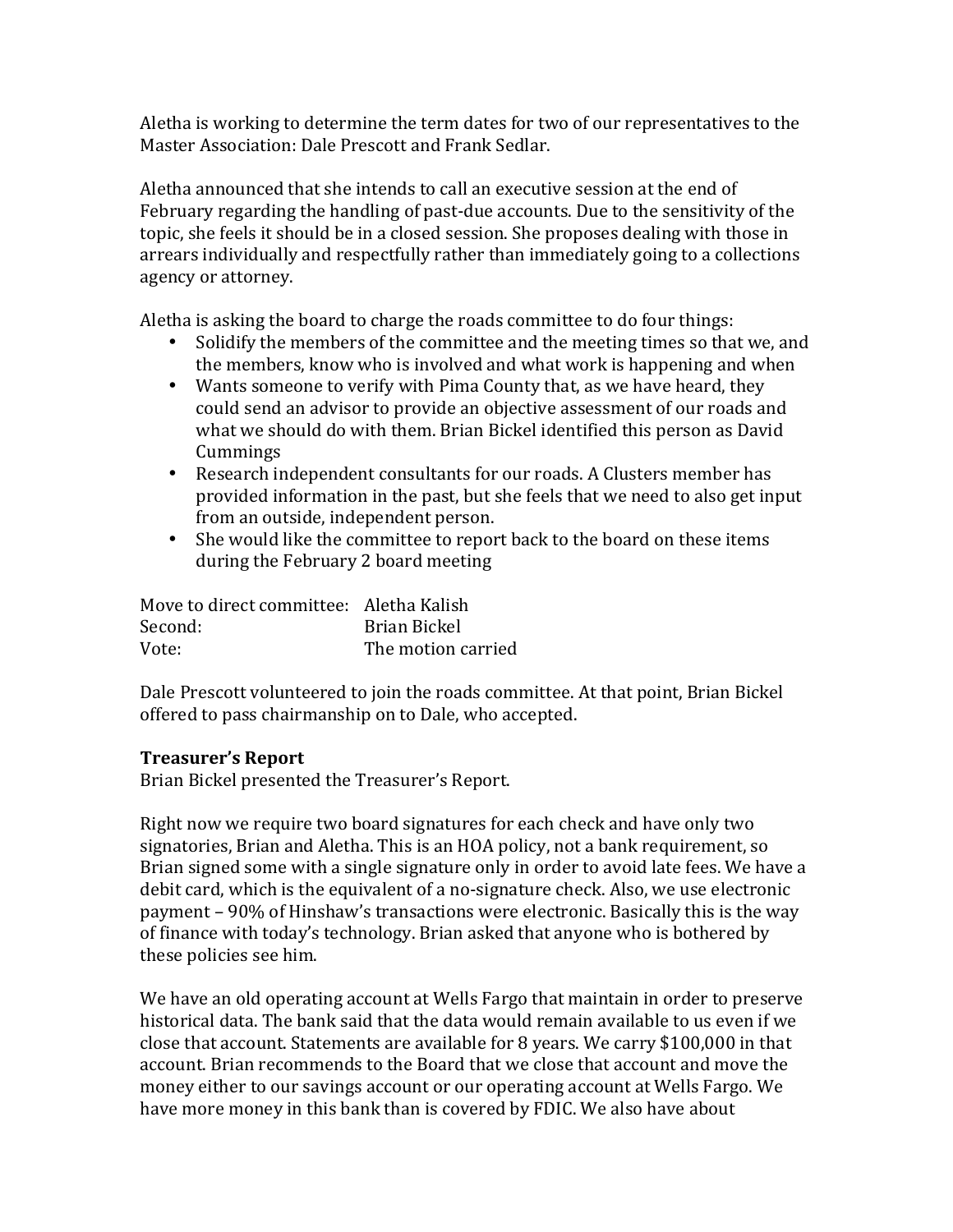\$100,000 at Compass Bank. Because we have so much money on deposit we can be handled by a private Wealth Management Banker, which may increase our insurance coverage to \$750,000 (Brian will verify). Brian advocates closing the Compass account as well and consolidating the money.

In response to a question from Aletha about our fiscal year being July through June, Brian explained that even though the IRS denied our previous request to change our fiscal year, we did a tax return for fiscal year 2012 and then did a stump return for July through December 2012 and another full return for calendar year 2013, so our fiscal year is now the same as the calendar year.

| Move to approve report: | unk                |
|-------------------------|--------------------|
| Second:                 | Dave Spires        |
| Vote:                   | The motion carried |

# Landscape & Roads Committee

Brian reported on the committee this time, although Dale is the new chair and will report beginning next month.

Brian has worked with Joe White at Bates Asphalt & Paving, who has worked with us in the past. He will forward contact information to Dale.

Brian pointed out that many short stone walls are actually in the Limited Common Area.

There was a motion to accept the report, it was seconded, voted on, and the motion passed.

# **Business Process Committee**

Brian discussed a neighborhood survey to get input from neighbors on how they feel about certain areas.

There was a motion to accept the report, it was seconded, voted on, and the motion passed.

# **CC&R Enforcement Committee**

Nothing occurred this month.

# **Architectural Control Committee**

Bob Newcomb discussed the Architectural Control Committee report. This included a request for approval of funding the hiring of our attorney. Bob moved that the board approve a maximum of five hours of our attorney's time for answering specific questions posed by the Architectural Control Committee.

Bob Newcomb proposed the following outcomes for these projects:

- 1. 3456 E Guthrie Mountain Pl (lot 499) sunroom conversion. Proposed approval. Board voted to approve.
- 2. 3677 E Kingler Springs Pl (lot 412) carport conversion. Proposed to disapprove due to incomplete information. Board voted to disapprove.